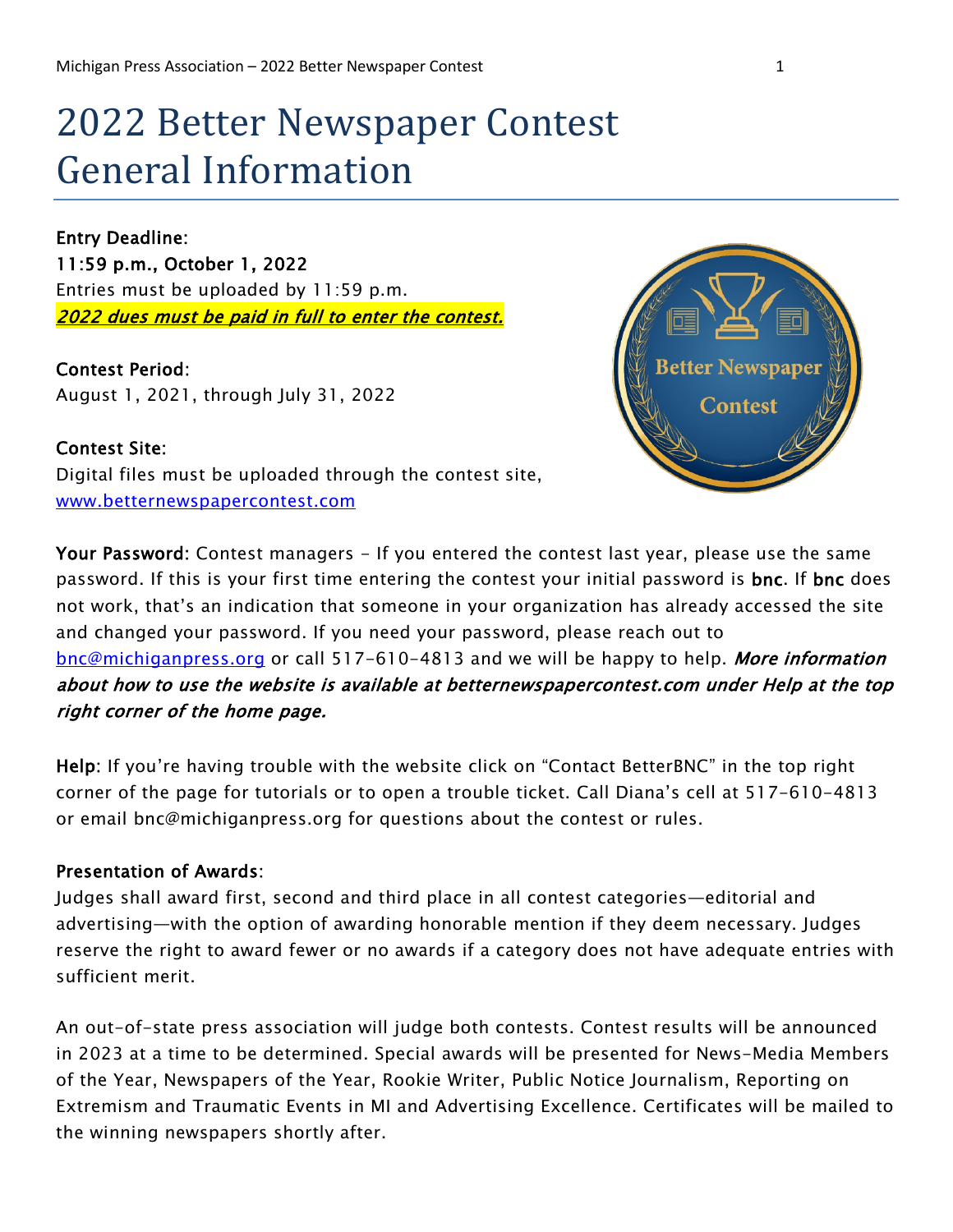## An Overview of the Editorial Contest

Any newspaper that is an active member in good standing of the Michigan Press Association is eligible to participate in the MPA Better Newspaper Contest

#### Entry Fee:

Base fee to enter the contest is \$30 with an addition \$10 fee for each entry. These fees are nonrefundable. Full payment must accompany your entries or be received at MPA by the contest deadline, or your entries will be disqualified. MPA will not invoice newspapers for their contest fees.

PAYMENT OPTION: When all your entries are complete with all files uploaded, click on the "calculate entry" fee button under manage entries. There, you'll see a total at the bottom and an option to pay by credit card/PayPal or by check. Payments by credit card show confirmed after the transaction. Checks will be marked paid after receipt. Login to check your account before the deadline.

#### MAILED PAYMENTS SHOULD BE POSTMARKED ON OR BEFORE October 1, 2022, and sent to:

Michigan Press Association James Tarrant 1642 Yosemite Dr. Lansing, MI 48917

#### Deadlines:

Work must have been published between August 1, 2021, and July 31, 2022. Entries must be uploaded no later than 11:59 p.m., October 1, 2022. <mark>Deadline will not be</mark> extended.

#### Contest Circulation Classes (for editorial entries only):

Circulation figures that were given on the 2022 Information Update forms. Weekday circulation of daily and multi-day newspapers will apply.

| Daily A: Over 20,000      | Weekly A: Over 15,000      |
|---------------------------|----------------------------|
| Daily B: 11,001 - 20,000  | Weekly B: 7,001 - 15,000   |
| Daily C: 5,001 - 11,000   | Weekly C: $3,001 - 7,000$  |
| Daily D: 5,000 and under. | Weekly D: 3,000 and under. |

| <b>News Media classes</b> |                                     |
|---------------------------|-------------------------------------|
| News Media Statewide      | See News Media Rules for categories |
| News Media Local          | See News Media Rules for categories |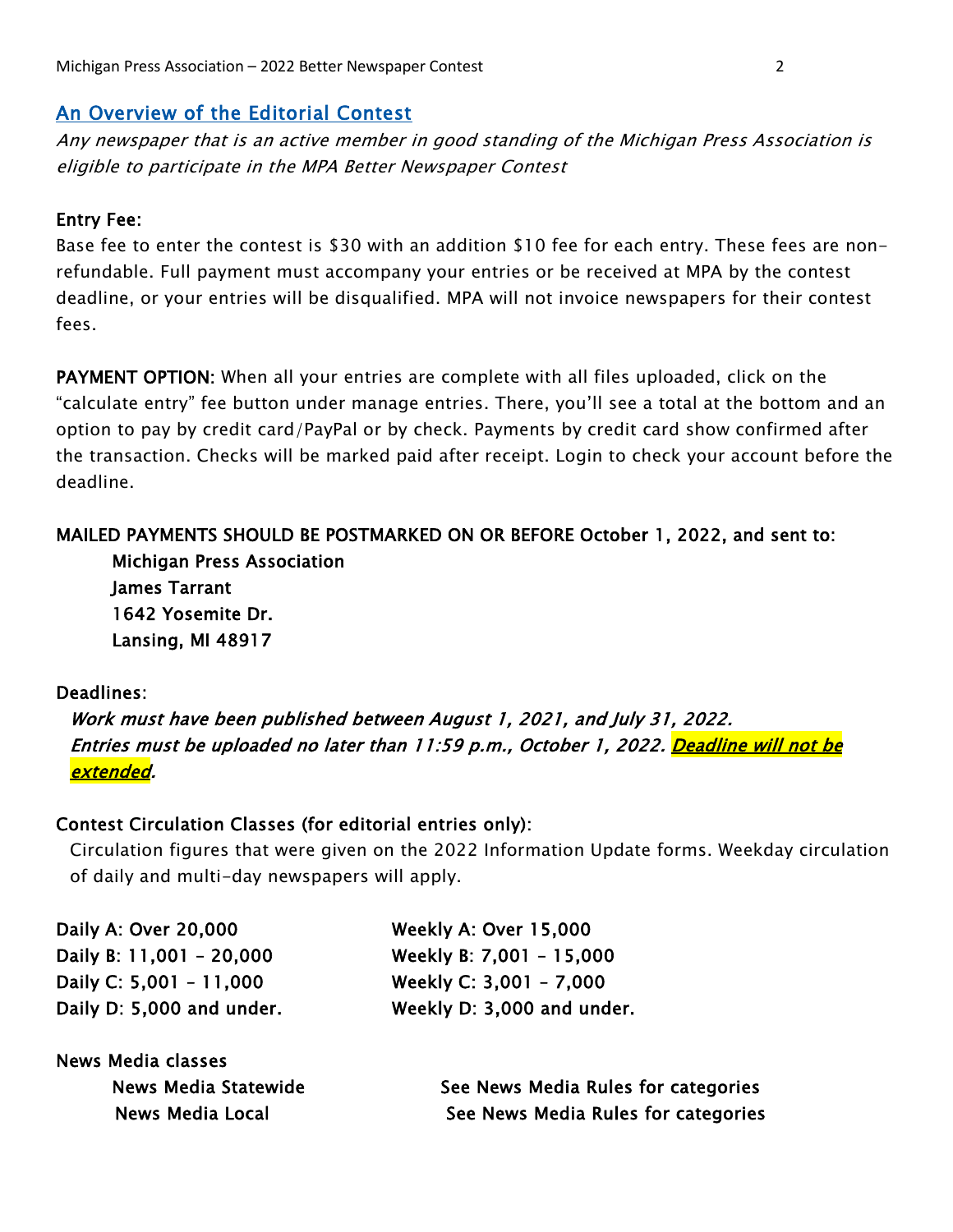#### Individual: Individual Members

#### Group Newspapers

A writer, copy editor, page designer or photographer cannot compete in more than one class. If an entry is written, designed, photographed, and appears in more than one publication in that group, it should be submitted by the original publication regardless of the circulation.

Example. An article written by the Greenville Daily News (circ 4331) and published in the Huron County View (circ 18187). The article should be entered in the contest by the Greenville Daily News.

#### Individual Members:

If an individual member is also freelancing or works for a newspaper/news media member paper all work done for that member should be entered under the newspaper/news media member.

#### How to Enter:

- 1. Select best issues, story, or photo for each competition. Keep in mind criteria for judging and any special rules for the contest category of competition being entered.
- 2. No entry may be submitted in more than one similar category. Example: you cannot submit the same story in Sports Writing and Sports Feature. Acceptable Exception: If a Local News entry happens to appear in a special section or special contest such as Public Service Award.
- 3. Entrants may include brief background information on the community or communities they serve, publishing conditions of the newspaper or about the entry itself. Please use the "comments" area when submitting your entry to convey this to the judges. Communication to the judge must be included with each entry, rather than one letter covering all entries.
- 4. Any entries in Categories 1-20 can be entered in the Open Categories.
- 5. Entrants must make sure that the entry they are entering is attributed to the correct newspaper.
- 6. Entrants must make sure that all the information they are entering for headlines and credit is what they want on the certificates. The information you enter is what we use for the press releases and certificates.

#### How to submit entries online:

A. Begin by going to www.betterbnc.com to upload your entries. A "Contestant Manager" widget will guide you through the entry process. If you were the contestant manager last year your login & password has not changed. If you need your password, please email [bnc@michiganpress.org](mailto:bnc@michiganpress.org) and we can let you know what it was last year.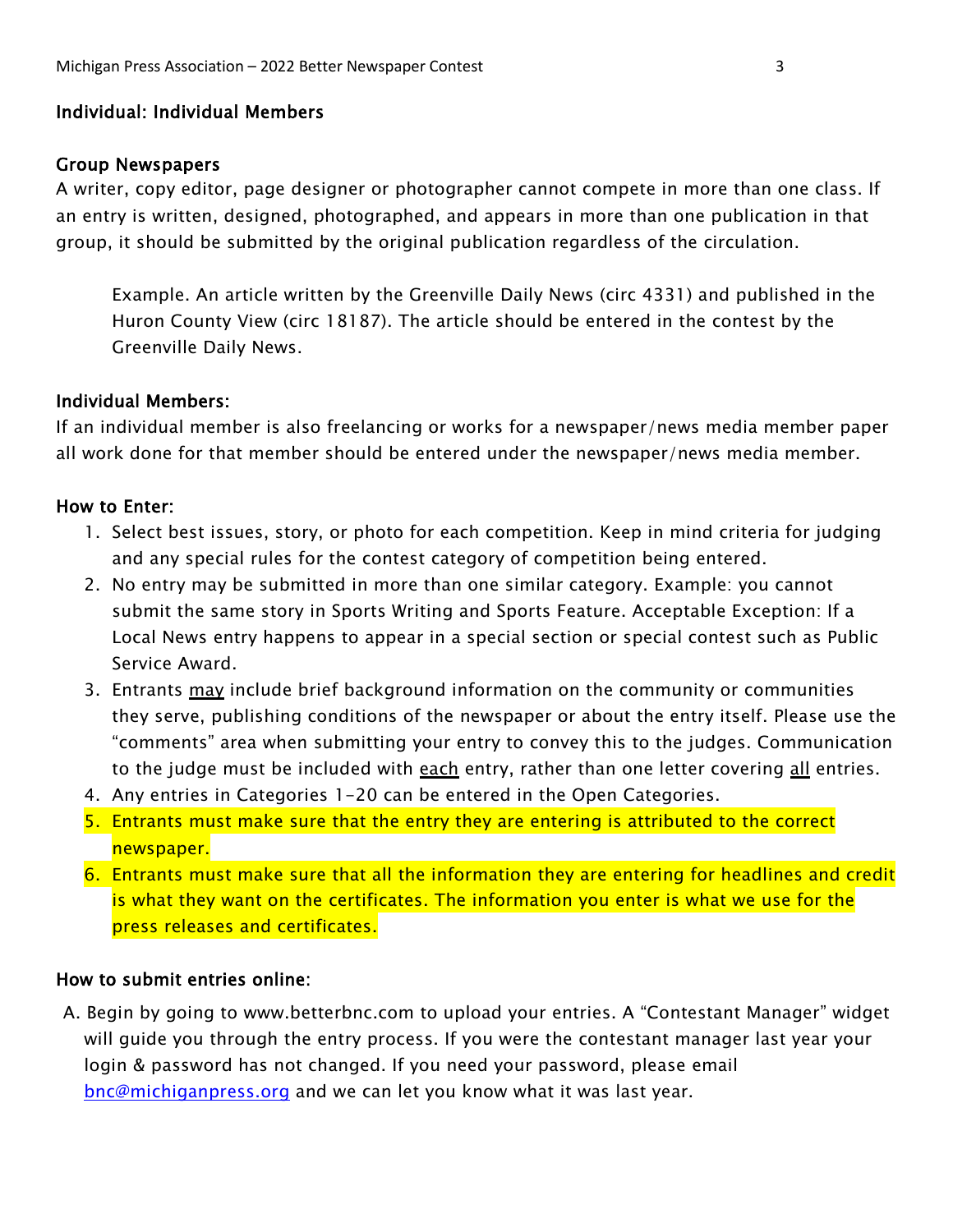- B. If the category you are entering has a limit on the number of entries allowed (categories #8, 10, and MPA Rookie Writer), that category will no longer display in the dropdown menu on the "Submit Entry" page once you've reached the limit.
- C. A single uploaded file can be up to 10 megabytes in size. However, it is strongly recommended you compress files to under 5 MB in size, so that judges can quickly view your entries.
- D. Please note that you may change your selection of entries as often as you would like by going back to the "Managing Entries" page before the October 1 deadline.
- E. If submitting full-page pdf files clearly indicate photos and stories being judged in the comments area.
- F. If you are submitting a URL that is behind a paywall, please make sure to include the username and password, so the judges can judge the category.

# 2022 BNC Editorial Categories

#### 1. Spot News Story

To a writer or team for entries that consist of coverage of one spot or breaking news event, which could include sports coverage. Judging will be based on news or sports value, writing clarity and style, depth of reporting and immediacy. A letter may be included explaining factors like access to the site, enterprise of the reporter, when the event happened vs. the next publishing deadline and conveyance of the info from the scene to the newsroom.

#### 2. News Enterprise Reporting

To a writer for a single story or series (No more than eight articles in a series) that demonstrates in-depth exploration of an issue with strong news value that helps the reader better understand a facet of life, the community or issues surrounding news events. Strong writing, thorough research and good presentation are critical. A letter explaining story background to justify its entry in this category may be included.

#### 3. Government/Education News

To a writer or team for entries covering a government or education issue. Judging will be based on news value, writing clarity and style, and depth of reporting.

#### 4. Business/Agriculture News

To a writer or team for entries covering a business or agriculture issue. Judging will be based on news value, writing clarity and style, and depth of reporting.

#### 5. Feature Story

To a writer for a story that demonstrates unusual literary excellence, originality, and insight (either serious or lighthearted).

#### 6. Best Editorial

To a writer for an editorial that demonstrates a high regard for reader concerns, editorial initiative, enterprise, and courage.

#### 7. Best Columnist

To a local writer whose column is published on an ongoing basis. Editorials do not qualify, nor do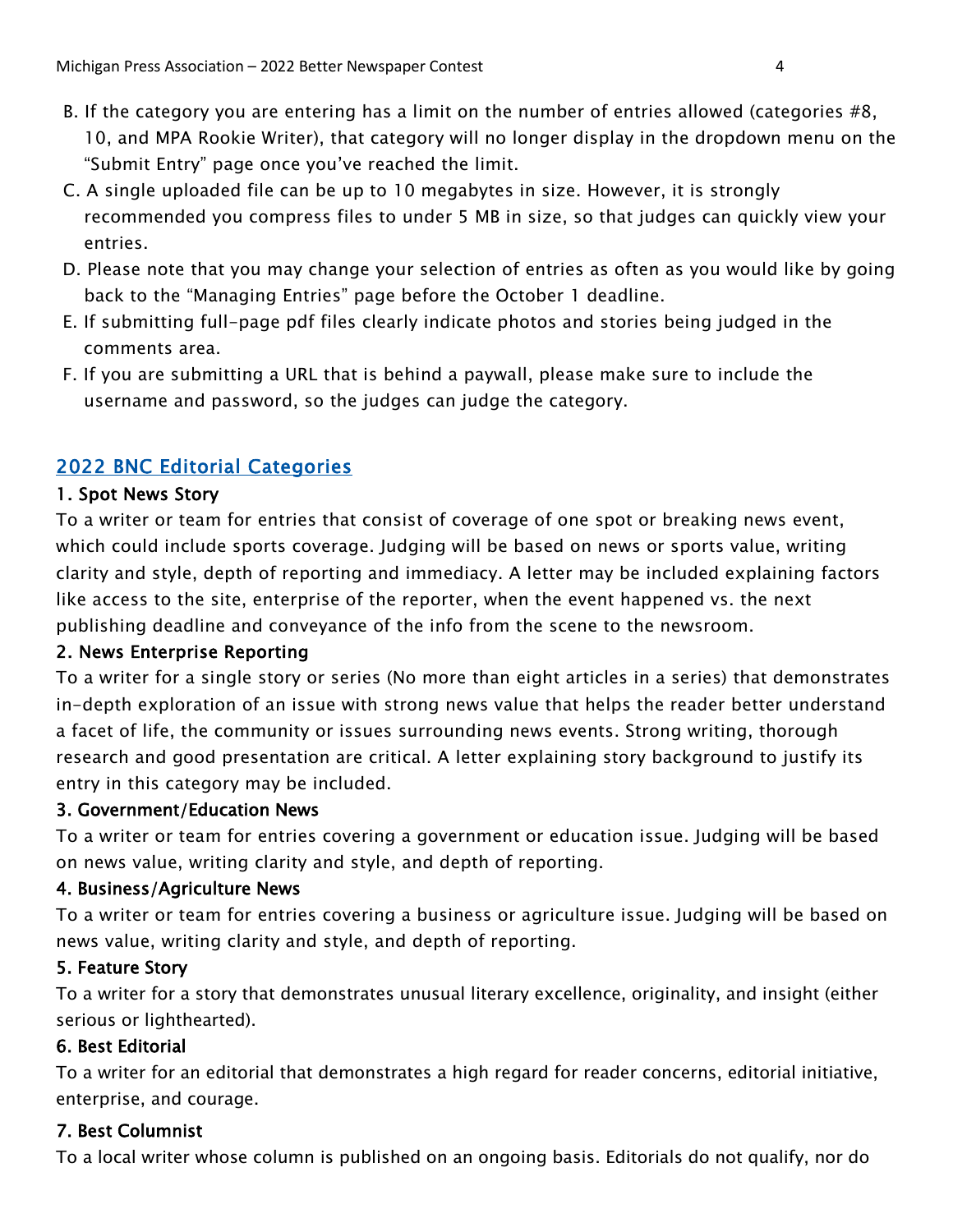syndicated columns originating from another source. One entry per Columnist (you can have more than one attachment of their work)

## 8. Best Newspaper Design

To a newspaper for excellence in typography and graphics. Overall graphic design, typography and use of photographs will be considered, as well as special applications in news columns. Submit your best issue from the contest period.

## 9. Best Page or Pages Design

To a newspaper for best use of excellence in typography and graphics in a news story or spread. Overall graphic design, typography, and use of photographs will be considered, as well as special applications in news columns. Submit your best page or pages related to a specific editorial topic.

## 10. Special Section

To a newspaper for initiative, enterprise, and creativity for a special news section. All entries will be judged on news content, originality, customer appeal, creativity in conception and layout. Emphasis is on locally produced art and copy. An entry consists of one section. A newspaper may submit up to three entries in the contest.

## 11. News Photo

To a photographer for a published news photograph. Entries will be judged for their storytelling quality, impact, reader interest, technical quality, and evidence of special initiative. A statement explaining factors that might not be apparent from the picture itself, for example, circumstances under which the picture was taken or reader reaction to the picture may be included.

# 12. Feature Photo

To a photographer for a published feature photograph of exceptional quality.

# 13. Photo Story

To a photographer for a published photo story or series on one subject. Entries will be judged for their story-telling quality, impact, reader interest and composition.

#### 14. Sports Photograph

To a photographer for a published sports photo of exceptional quality.

#### 15. Sports Writing

To a writer for a story that covers a specific sporting event and shows originality, news value and reader interest considering deadline pressure.

# 16. Best Sports Column

To a writer for a column that covers a sports-related issue.

# 17. Sports Feature

To a writer for sports feature not covering a specific sporting event that displays exceptional development, creativity, and enterprise.

#### 18. Best Video Presentation

Submit your videos and let the judge select first, second and third place from ANY MPA member. This is limited to "video and picture story reporting." Other than that, there are no limits.

# 19. Best Digital Presentation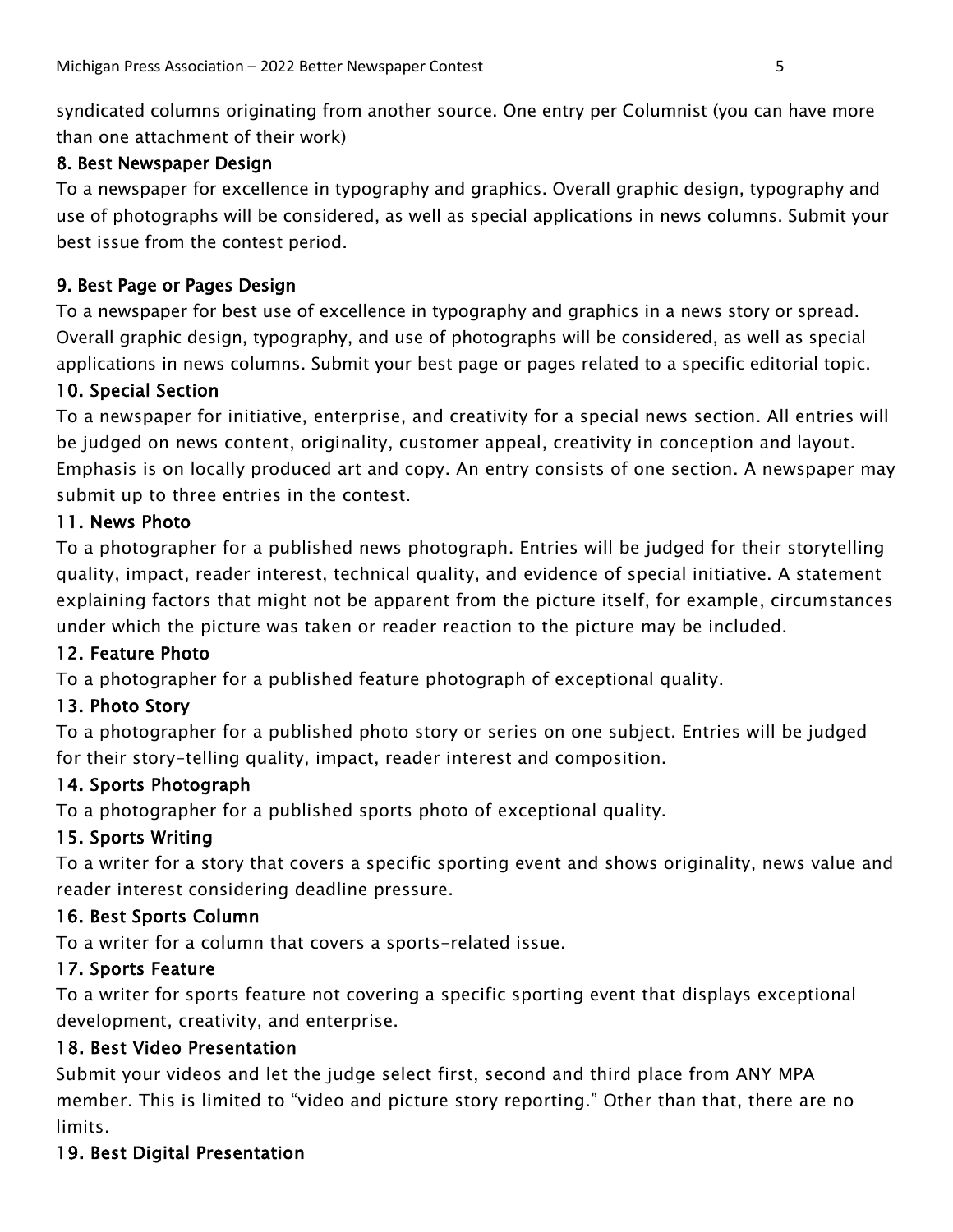MPA member newspapers entering this contest will have their websites/social media randomly visited between November 1, 2021 – January 13, 2022. Please provide a username and password for your website, if necessary, so that judges may visit all areas of your site. Judges can also evaluate the newspapers social media along with the websites. Please make sure to include a link to any social media you would like judged (ie. Facebook, twitter, linkedin, Instagram or tiktok). Websites and social media will be judged on the following:

- Content: Quality of the news & editorial matter, timeliness, selection, and organization of the items.
- Visual/Design: Layout, use of graphics, photographs, animation, color
- Advertising: Innovative strategies and/or evidence of revenue generation.
- Community: Demonstration that the website fulfills a "gatekeeper to the community" role.
- Interactivity: Incorporation of elements that take advantage of the medium.

# 20. Public Service Award

MPA members are encouraged to submit entries in this annual contest that recognize excellence in public service. Community service groups are also encouraged to nominate newspapers or newspaper people. Newspapers may nominate themselves or their employees.

Work completed between August 1, 2021, and July 31, 2022, is eligible. Work may have started before August 1 or continued past July 31, but majority of the project must have occurred during the time frame given. Ongoing projects are acceptable.

• An entry consists of a compilation of no more than 15 news stories, features, editorials, or photographs on a related subject AND/OR a letter outlining the contribution in detail. These should be uploaded online at www.betterbnc.com as an entry in the Public Service Award Category.

# **Open Class Contests**

All Michigan Press Association members can enter these open class contests Entries will be judged against each other regardless of circulation or platform. Open class contests do NOT count toward the "Newspaper of the Year."

# All submissions should be in PDF or URL format and under 3 MB.

# 1. Best Headline

An entry consists of one headline (and, if you want, subhead). Submit your best one and let the judge select first, second and third place from ANY MPA member publication or website.

# 2. Best Photo

Submit your best photo and let the judge select first, second and third place from ANY MPA member publication or website. Work must be done by the entrant. Wondering what will determine the winner? Is it storytelling quality, impact, reader interest, relevance? Simple: all those elements. Or none of them. The best photo will… speak for itself. It's OK if you enter the photo in another MPA contest category.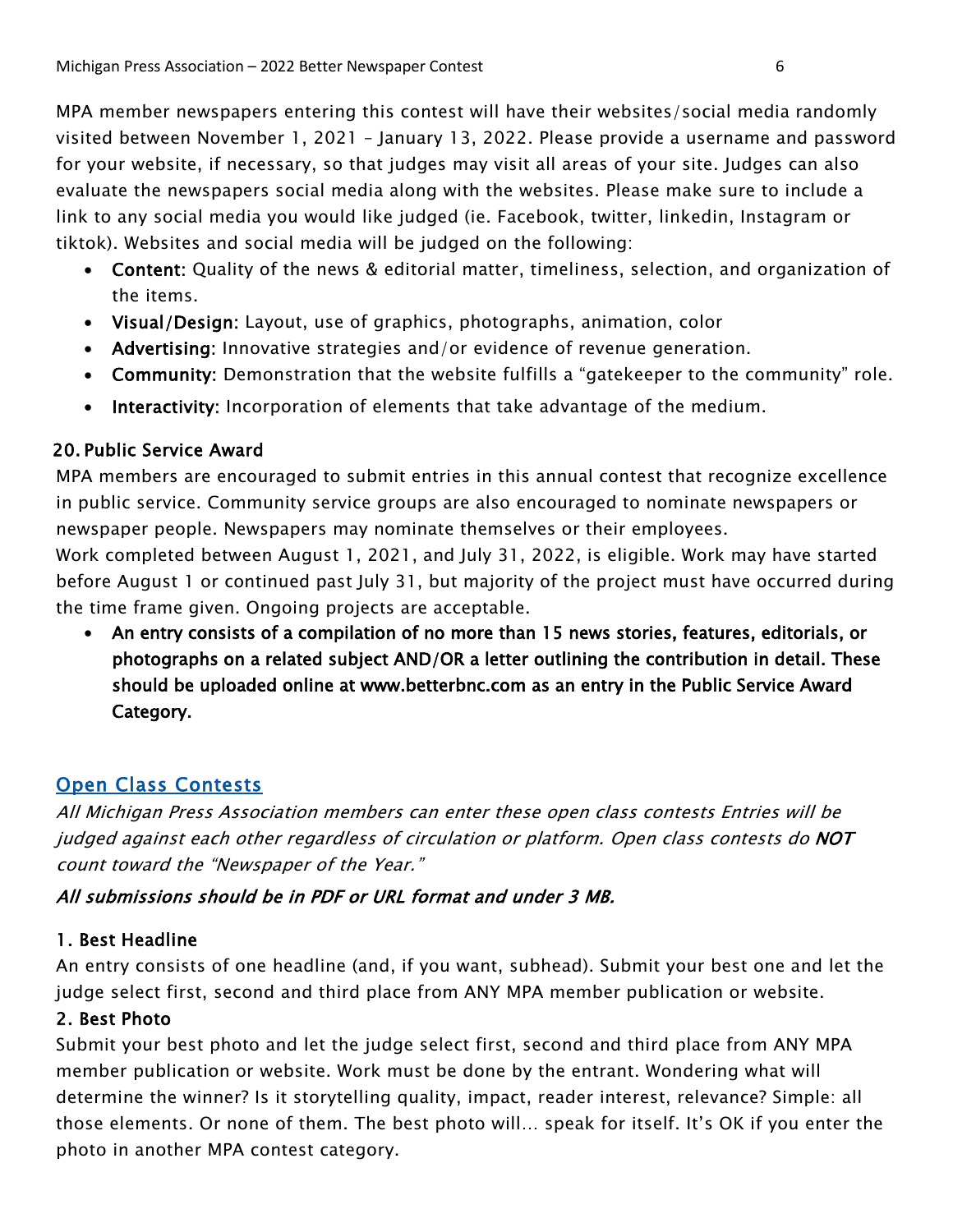# 3. Best Writing

The judge will select a first, second and third place winner from ANY MPA member publication or website based on writing clarity and style. Anything is eligible. It's OK if you enter the work in another MPA contest category.

## 4. Best Podcast

Submit your best one and let the judge select first, second and third place from ANY MPA member. This is limited to "Podcast reporting." Other than that, there are no limits.

## 5. Most Innovative Story Telling

To a newspaper or website that uses any combination of methods to tell a story for maximum impact using multiple forms of media, including the main print product. Project may include stories, photographs presented in various forms, video, blogs, audio files, etc. Judging will be based on how the individual elements add to a total package without being merely duplicative. Please provide specific URLs for all postings and include a username and password in the comment box for the entry if your site is subscription only. Entrants are responsible for Web availability of entries between the deadline date and the following three months. Incorrect URLs will NOT be judged. Please verify that the URL you enter works, and that it will be "live" for at least three months.

# Special Awards, Contests & Instructions

#### Newspaper of the Year Award

The Newspaper of the Year Award honors the newspaper winning the most points awarded for placing in each editorial contest. There will be one award in each of the eight editorial circulation classes. Contest categories 1-20 count toward the award.

Points are awarded as follows:

First Place ........ ... 100 points Second Place .... ... 70 points Third Place ....... ... 40 points

# NEW: News Media Publication of the year.

The News Media publication of the Year Award honors the newspaper winning the most points awarded for placing in each editorial contest. There will be one award in each of the eight editorial circulation classes. Contest categories 1-15 count toward the award (see the News Media rules for the list of those categories).

Points are awarded as follows:

First Place ........ ... 100 points Second Place .... ... 70 points Third Place ....... ... 40 points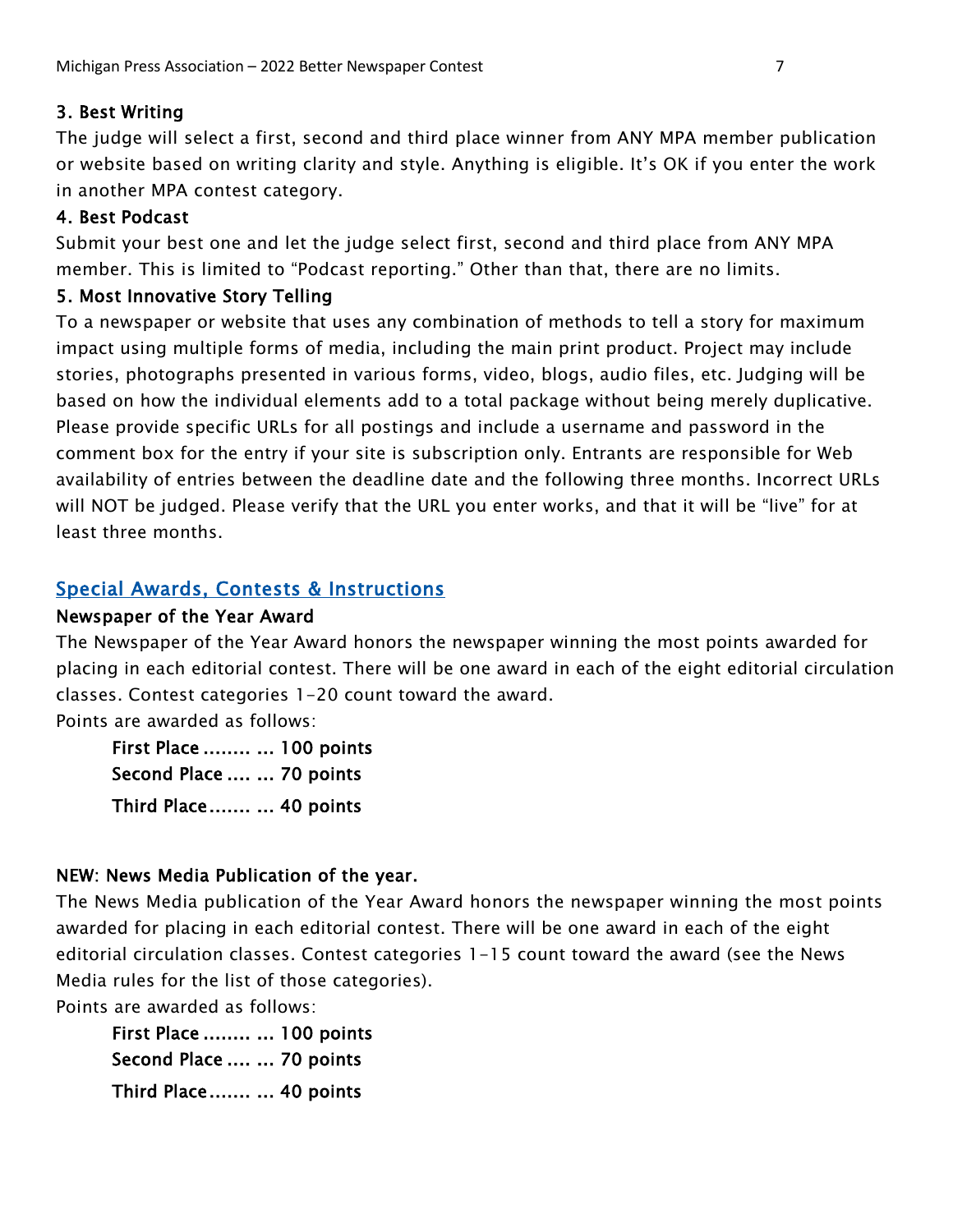# MPA Rookie Writer Award

Good writing and reporting are critical to the success of newspapers. That requires good writers and reporters. In order to recognize exemplary efforts of new writers just breaking into the field of journalism, MPA has established a Rookie Writer Award. Reporters who have fewer than three years' experience in the newspaper industry are eligible for consideration. Winning writers will not be eligible in future years. Only one entrant per newspaper.

An entry consists of the following:

• At least three, but no more than five stories. Stories should be solely written by the entrant and can be hard news, features or published commentary.

• A letter of nomination from the editor is required explaining what sets the writer apart. These should be uploaded online at www.betterbnc.com as an entry in the Rookie Writer Award Category.

# Public Notice Journalism Award-This will be judged by Michigan newspaper professionals.

The purpose of this competition is to recognize excellence in journalism that draws reader attention to public notices, and to encourage reporters and editors to incorporate public notice and public notice issues into their reporting and writing. The story must originate from a public notice.

For purposes of this award, public notice is defined as announcements or disclosures the law requires a governmental unit or private party to publish in a statutorily qualified newspaper. Entries must consist of a news story or series (not an editorial or opinion piece) initially prompted by a public notice that drew attention to the subject, or in which a public notice or the omission of a public notice figured heavily in the reporting. Stories should reference and/or provide a link to the notice; or if the story is based on a public notice requirement that was not met or was deficient, it must describe the deficiency.

Editorials or opinion pieces about public notice DO NOT qualify.

In addition to the story, entries that aren't about the omission or deficiency of a public notice must include a copy of the original notice that was the source or subject of the reporting. Entries may be accompanied by a brief explanation (one single-spaced page or less) that provides context about the story and/or a description of its impact. \$200 prize to the winner, sponsored by Detroit Legal News Publishing.

# Best FOIA Story

An award for the best story using FOIA as the main tool to gain information. This award will shine a spotlight on the importance of FOIA in getting information about what is going on in government.

NEW – Reporting on Extremism and Traumatic Events in MI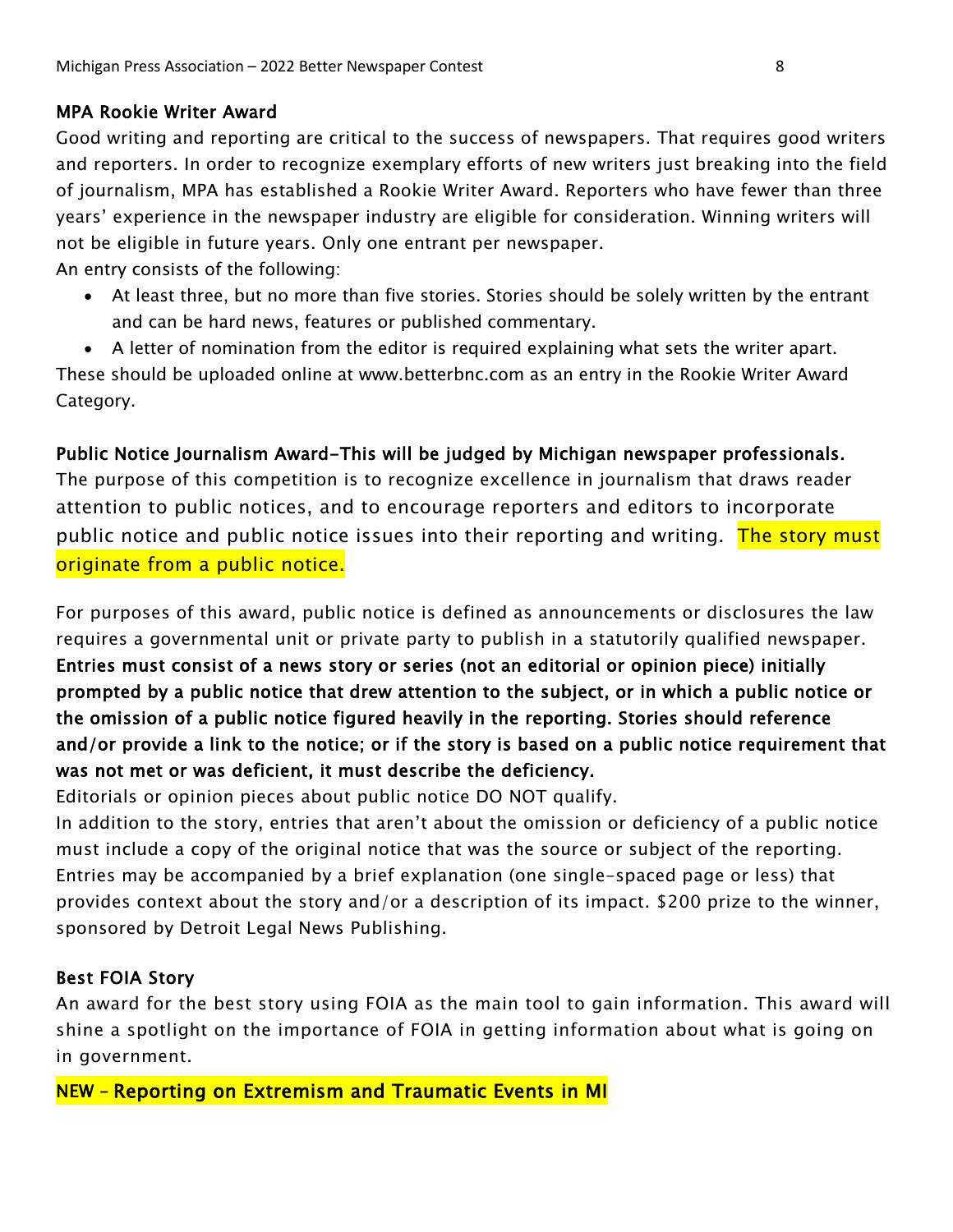Each year, the contest and the MPA Annual Convention planners choose a "hot topic". We then cover that topic with experts at convention and make it a special award for reporting in the BNC.

This year, as our country continues to deal with violent events and to be polarized over so many issues including race, abortion, guns and politics in general, we have chosen Covering Extremism and Traumatic events in Michigan as our topic.

## Special Contest Details

There is no fee for special contests other than the initial \$30 entry fee. Entries should be submitted ONLINE. Finalists will be notified in 2023. The winners will be announced 2023.

# An Overview of the Advertising Rules

Any newspaper that is an active member in good standing of the Michigan Press Association is eligible to participate in the MPA Advertising Contest.

# Advertising Contest Entries are broken up into Daily and Non-Daily (Weekly/News Media) circulation classes

## How to Enter:

- Submit full-page PDFs or URL.
- All ads must have been produced by MPA member newspaper ad staff or art department.
- No outside agency or account-produced material will be accepted.
- All entries will be judged on design, layout, illustrations, creativity, and adaptability.
- Make sure all entries are attributed to the correct publication.

# 2022 Excellence in Advertising Award

The Excellence in Advertising Award honors the Daily and non-daily (weekly/news media) newspaper winning the most points awarded for placing in each advertising contest. Contest categories 1-17 count toward the award.

Points are awarded as follows:

| First Place   100 points |           |
|--------------------------|-----------|
| Second Place   70 points |           |
| Third Place              | 40 points |

#### 1. Community Business Promotions

Any ad featuring multiple advertisers from one location, a mall, Shopping Center, Shopping District, Downtown or Community.

# 2. Home Services Ad

Any ad involving professional sales and services relating to the mechanical or physical structure of a home or business. Roofing, Siding, Heating and Cooling, Electrical, Plumbing, Remodeling or New Construction, Interior Design (not furnishing), or Architectural.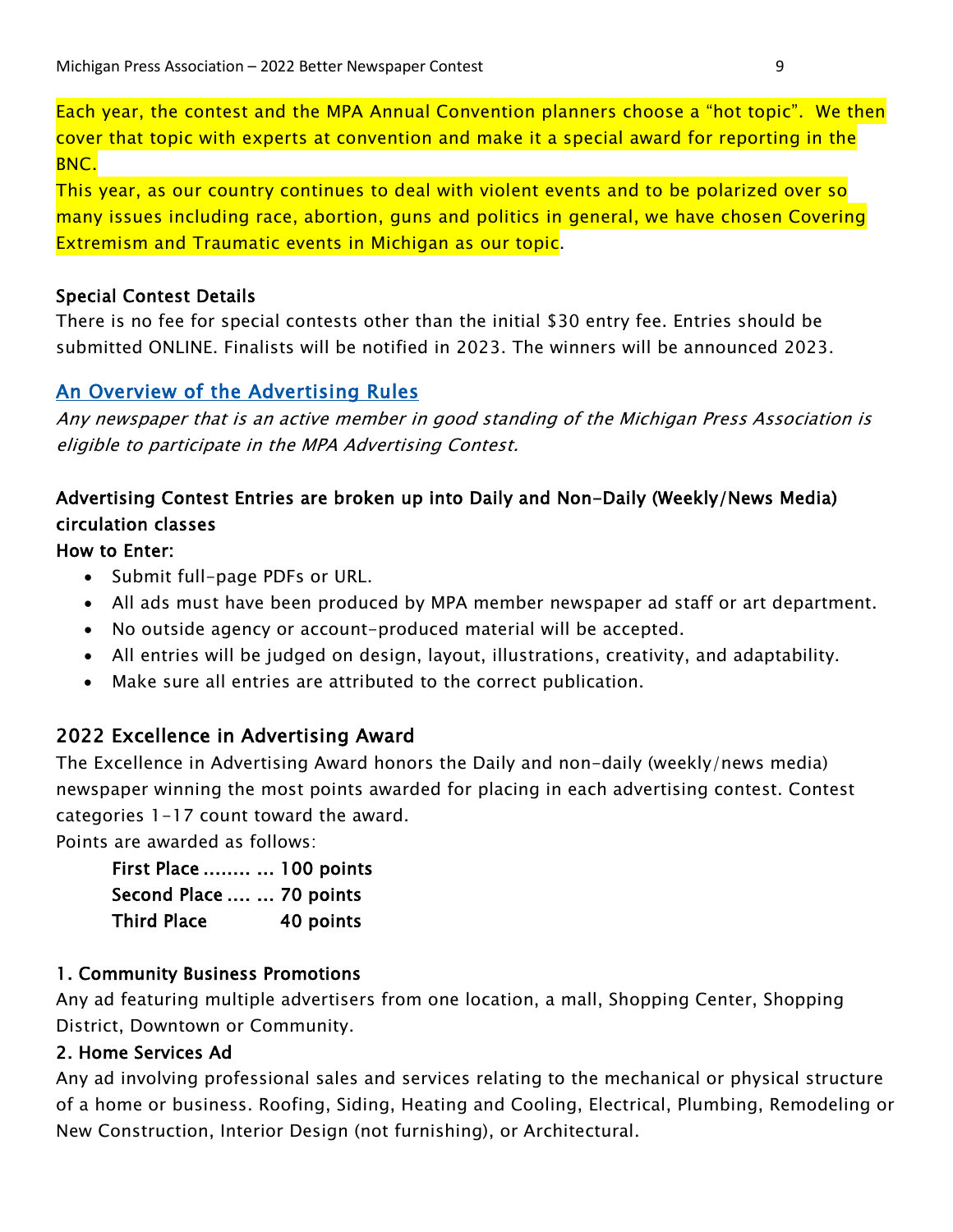# 3. Home Furnishings Ad

Any ad dealing with Furniture, Appliances, Kitchen and Bath Design or Equipment, Carpeting, Flooring, Painting, Television Services or Home Theater, Cleaning of Homes or Offices and Disaster Restoration Services.

# 4. New and Used Autos. Recreational Vehicles and Boats

Any ad dealing with the sales of New and/ or used cars, trucks, recreational vehicles, boats, or cycles.

# 5. Real Estate

Any ad relating to the sale of new or previously owned Homes, Businesses or Land.

# 6. Entertaining Services

Any ad relating to programs of Dance, Theater, Music or Movies, whether live or recorded, for personal enjoyment. This would include TV (satellite or cable), Cinema and Live Concerts, Dinner Theater, or in conjunction with drinking and/ or eating, performed by professionals or amateurs.

# 7. Restaurants

Any ad pertaining to dining out. Upscale to Fast Food.

# 8. General Retail

Any ad dealing with the direct sale of food (wine, candy, fudge), hard goods, or any consumer item, clothes to computers.

# 9. Small Ads Work

This category will take only ads 6 column inches or smaller. The ad may also be submitted in one of the aforementioned categories as well, but all ads in this category will be judged on the use of space and overall impact.

# 10. Best Digital ad

Ad can be static or animated, paid or house ad. Creativity and effectiveness of design and message will be criteria for judging. Upload file OR enter URL. The URL must remain active and accessible URL until January 1, 2022. \*Ad may be .jpg, .gif or Flash. Must have an animated or dynamic element.

# 11. Best Health/Fitness

Any ad pertaining to mind, body, and health.

# 12. Best use of Color

Based on the visual appearance of ad layout.

# 13. Best Special Section

Minimum 4-page section or feature that has header or cover page and must have unique content specific to feature topic

# 14. Best Ad Grouping

Any sig ads, or group ads, no content needed

# 15. Best in House Circulation Ad

Any promotion to add to circulation whether it is print or digital ads

# 16. Best in House Content Promotion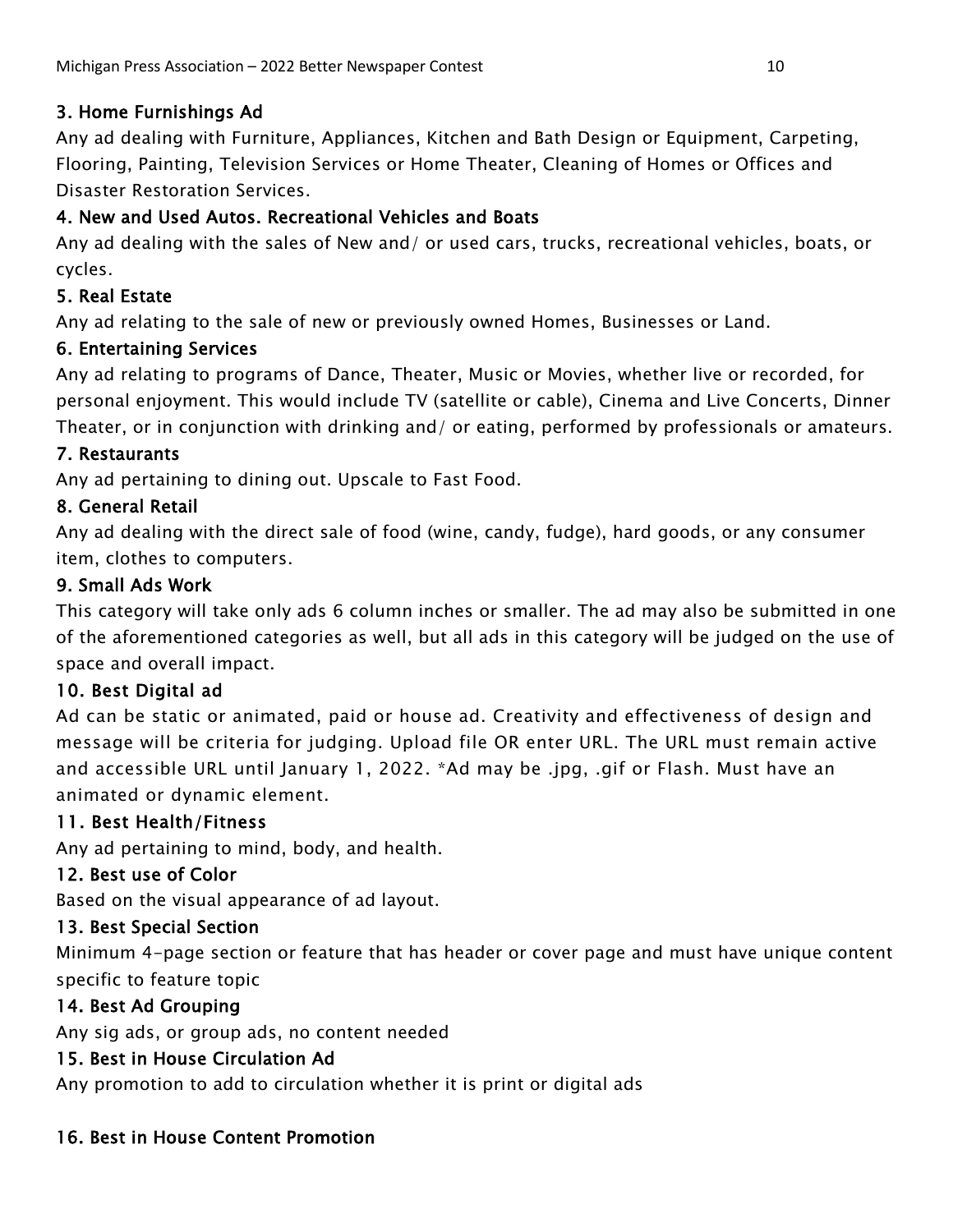Any digital or in print promotion to promote your content, including editorial, advertising or events

#### 17. Best Community Cause Marketing

To include a group of ads or sigs, that include content for local unique cause or awareness, such as cancer, literacy, autism, etc.

#### Frequently Asked Questions

#### What file formats may be used to enter the contest?

If you are not using a URL to link to your entry, the best file format to use is a low-resolution PDF. Please combine multiple PDFs and compress to the recommended size of 5mb or lower. Acceptable file types are PDF, JPG, GIF, and PNG — NO Word files!

#### What if my information is wrong or my paper is not listed?

Contact bnc@michiganpress.org and your information will be reviewed.

#### What combination of online and print publications can I use?

With this year's contest, website work can be included with writing entries. Online-only news sources would provide URLs to their entries, but any print newspaper may submit onlineonly work as well as supplemental digital work that support a printed story. Submit the URL along with the PDF of a story.

Unsure what you can submit from your newspaper's website? For example, if you published a feature story that had one large photograph in the print edition, but an entire gallery of photographs online, can you submit a URL to the story online along with a PDF of what was printed? The answer is YES…. within reason. If the gallery was a large component of your story and readers were directed there (because staff spent significant time editing said gallery), then it is relevant to your story. If it is just a little "something extra," then do not submit the URL to the online gallery. Judges have a LOT to judge, and their focus should be on material relevant to the story.

#### Do I need to send anything to Michigan Press Association World Headquarters?

The entire contest is online only this year. You can even pay online with credit card or PayPal. Please follow payment instructions at BetterNewspaperContest.com.

#### How can I make my PDF files smaller?

Most newspaper PDFs include high-resolution grayscale or CMYK images for printing. However, PDF contest entries will be viewed and judged on a computer monitor, which displays at low resolution (72-96dpi) in RGB color. Changes in the resolution and color mode of images are the most effective ways to reduce file size without sacrificing quality. 1. Resolution. In PDFs, text is always clear regardless of resolution: resolution relates only to photos and rasterized graphics. Reducing resolution by half reduces image file size by 75%. The recommended maximum resolution of 96dpi can be enforced by Distiller settings. 2. Color mode. Converting from CMYK to RGB color will reduce image file size by another

25%. This color conversion can again be enforced by Distiller settings.

If you reduce image resolution and/or convert color mode in your entry PDFs with a PDF